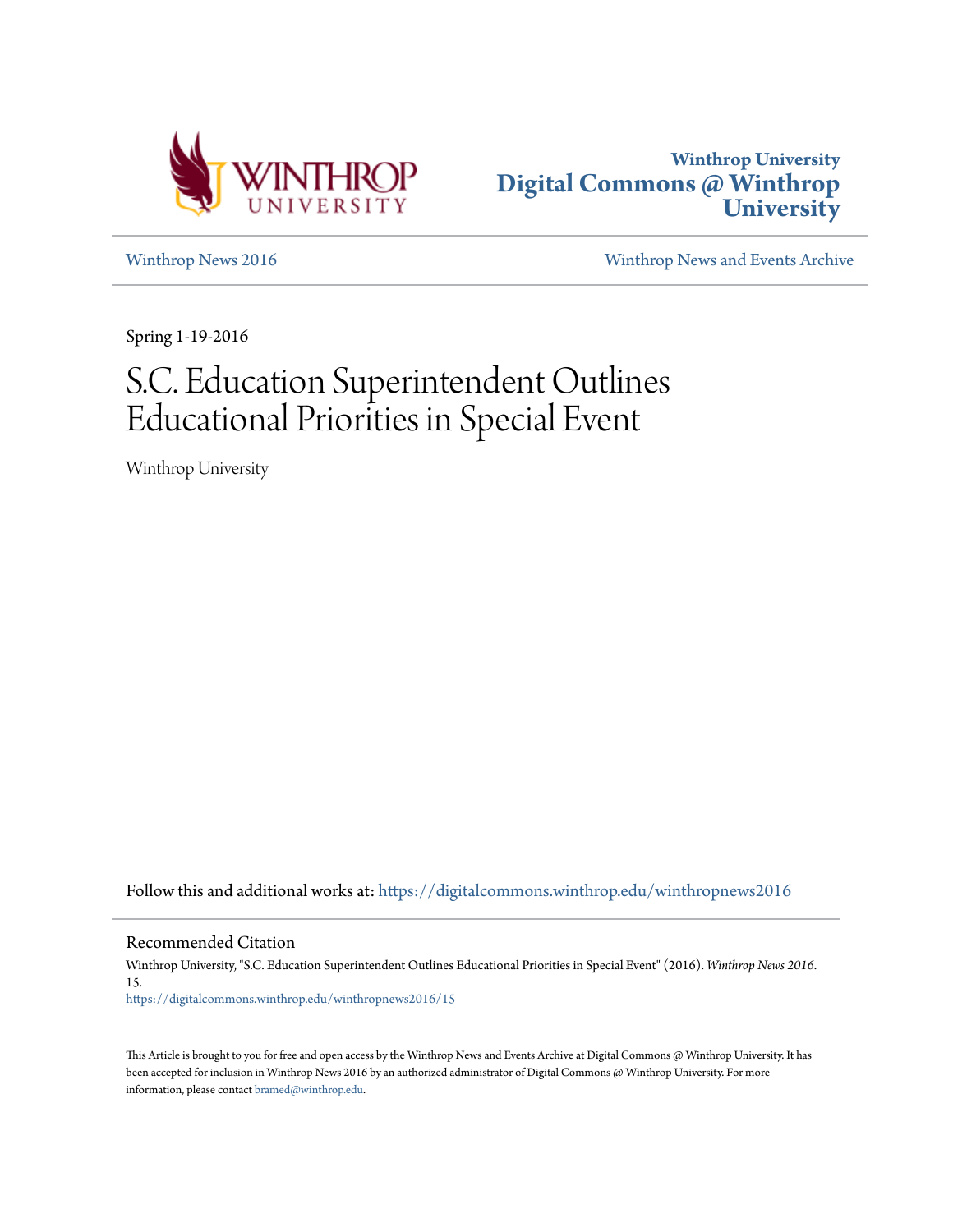

UNIVERSITY

**AFFAIRS ATHLETICS GIVING**

**ABOUT ADMISSIONS & AID ACADEMICS STUDENT**

**O** SHARE - 89 年 -

All News

Archives

RSS News Feeds

Winthrop in the News

## 01/19/2016 **S.C. Education Superintendent Outlines Educational Priorities in Special Event**

## **Quick Facts**

The event featured speeches from S.C. Superintendent of Education Molly Spearman as well as interactive educational exhibits from Discovery Place and area schools.



national holiday honoring the Rev. Martin Luther King Jr., **South Carolina Superintendent of Education Molly Spearman** found herself still reflecting on King's contributions to the world.

"I have such admiration for this brilliant man who was such a public servant...to the world." Spearman told a packed crowd in Winthrop University's Richardson Ballroom on Jan. 19.

ROCK HILL, SOUTH CAROLINA — A day after a

Specifically, Spearman focused on a quote from King about how education was more than just

knowledge—it was about character, too.

"You have to know a lot of stuff," she agreed, "but just as importantly, you've got to have that character, that heart, that integrity."

Spearman was one of several speakers at Tuesday's special event, **"Explore 21st Century Learning in South Carolina."** Hosted by the Richard W. Riley College of Education, the S.C. Department of Education and the education advocacy group TransformSC, public school educators, area students and teachers, and the Winthrop community were able to learn more about updated teaching practices, new education initiatives and more.

Before the speeches began, attendees enjoyed interactive demos from PK-12 students and teachers, and Winthrop faculty as well as Discovery Place in Charlotte.

**President Dan Mahony** and **Education Dean Jennie Rakestraw** welcomed guests and speakers, which included Spearman; Deputy Superintendent and **Winthrop Board of Trustee Julie Fowler '85, '88**; Peggy Torrey, TransformSC director; and Michael Brenan, S.C. president of BB&T, S.C. Board of Education member and co-chair of TransformSC.

In her speech, Spearman noted several things that are and would continue to be of importance on the education front in South Carolina, including:

\*Higher quality instruction for children;

- \*Another technology review for districts;
- \*Addressing teacher salaries, especially first-year teachers;
- \*Infrastructure;
- \*Enhanced scholarships for those going into the teaching industry; and